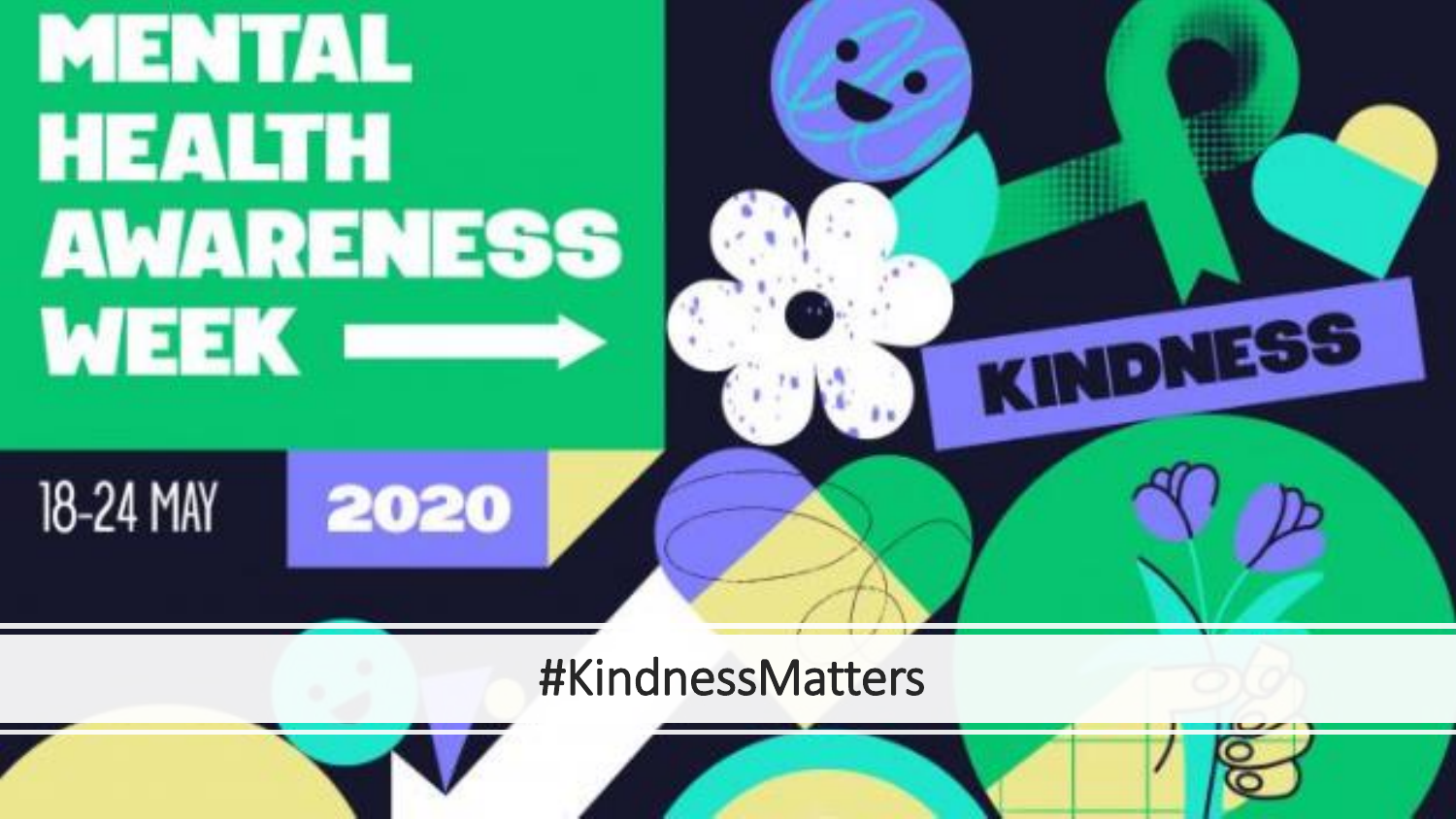## Kindness **Matters**

We want to get you talking about kindness and mental health.

During the week, we would like you to carry out or reflect on an act of kindness. Take a photo or video (with permission!) and use the hashtags to share on Twitter #KindnessMatters, #MentalHealthAwarenessWeek, #AllHallowsCatholicCollege, @AllhallowsCC

Share your ideas on how you think we could build a kinder society that would support our mental health using the same hashtags above.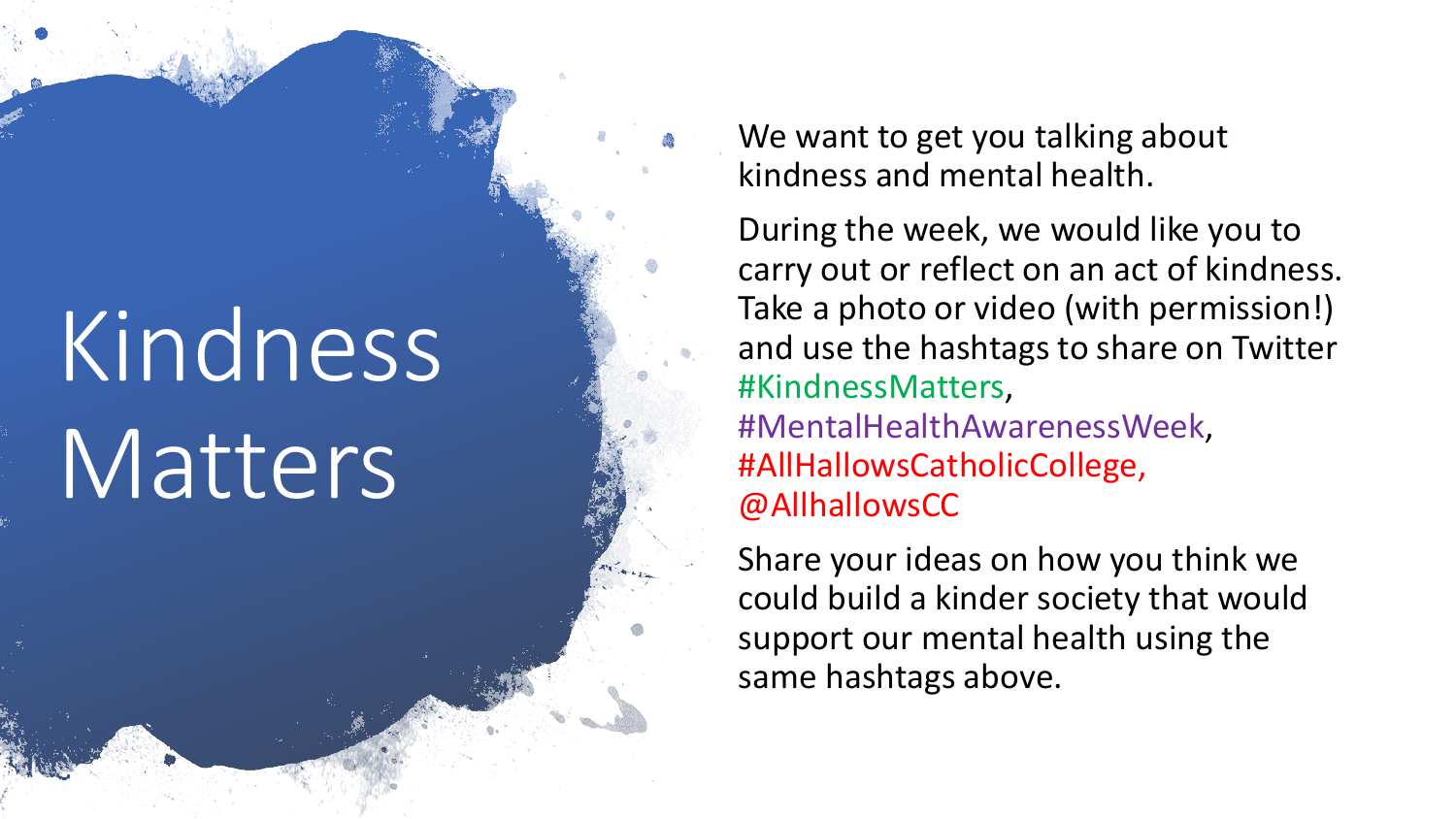# Be kind to yourself whilst supporting others

Just Drop in, which is a charity that was set up in Macclesfield 20 years ago, is setting the challenge to 'virtually' climb one of the local peaks: -

**Shuttlingsloe, 506m (664 steps or 50 flights)** 

**Tegg's Nose, 380m (500 steps or 38 flights)**

**Bosley Cloud, 343m (450 steps or 35 flights)** 

**White Nancy, 280m (367 steps or 28 flights)**

If you want to raise money to support the work of JDI and to help them plug the financial gap caused by the coronavirus, why not ask friends and family to sponsor you to 'climb' one or all of the peaks. One session of counselling coast £30.



<http://www.justdropin.co.uk/>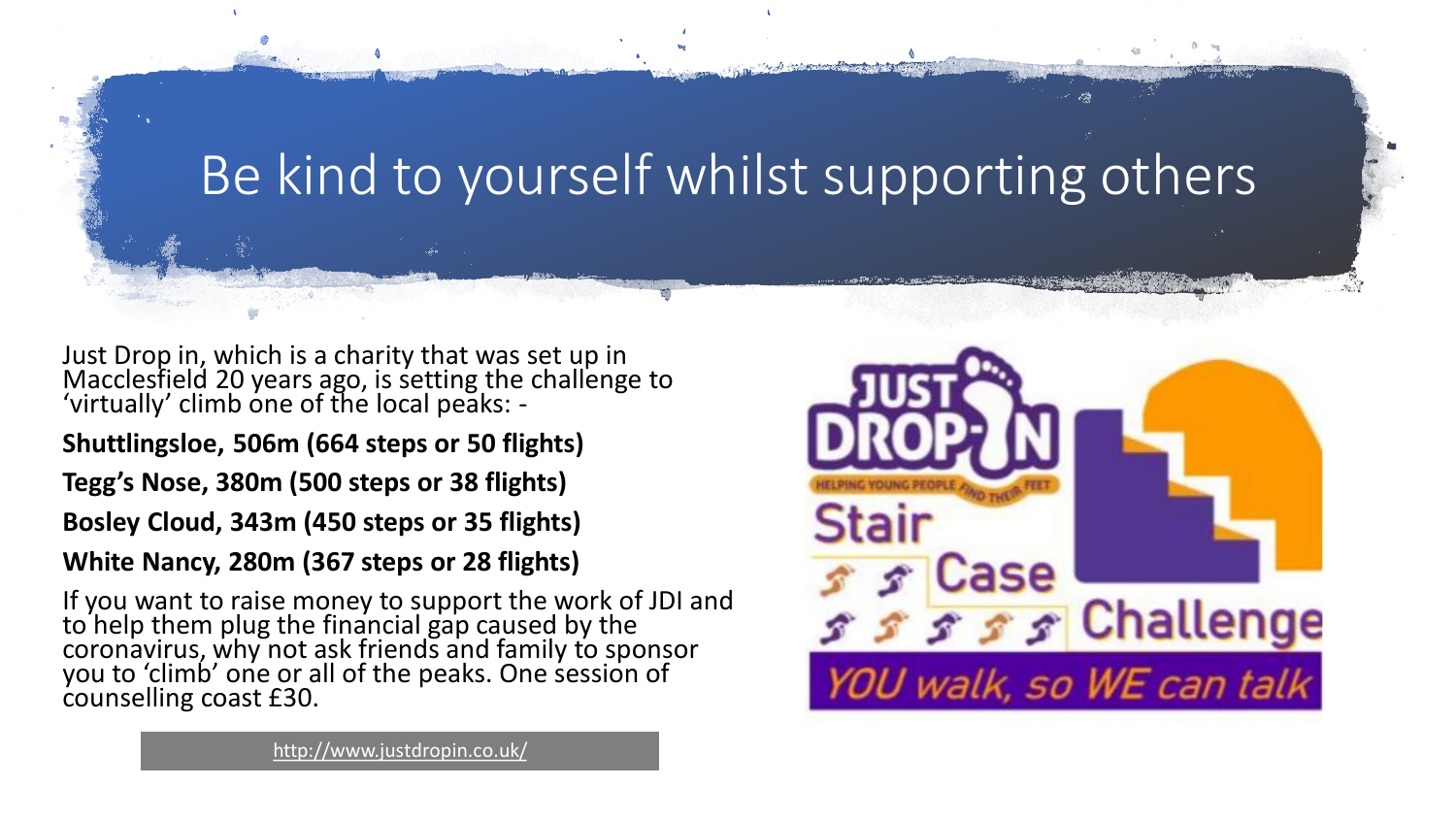## Keep connected online with friends and family



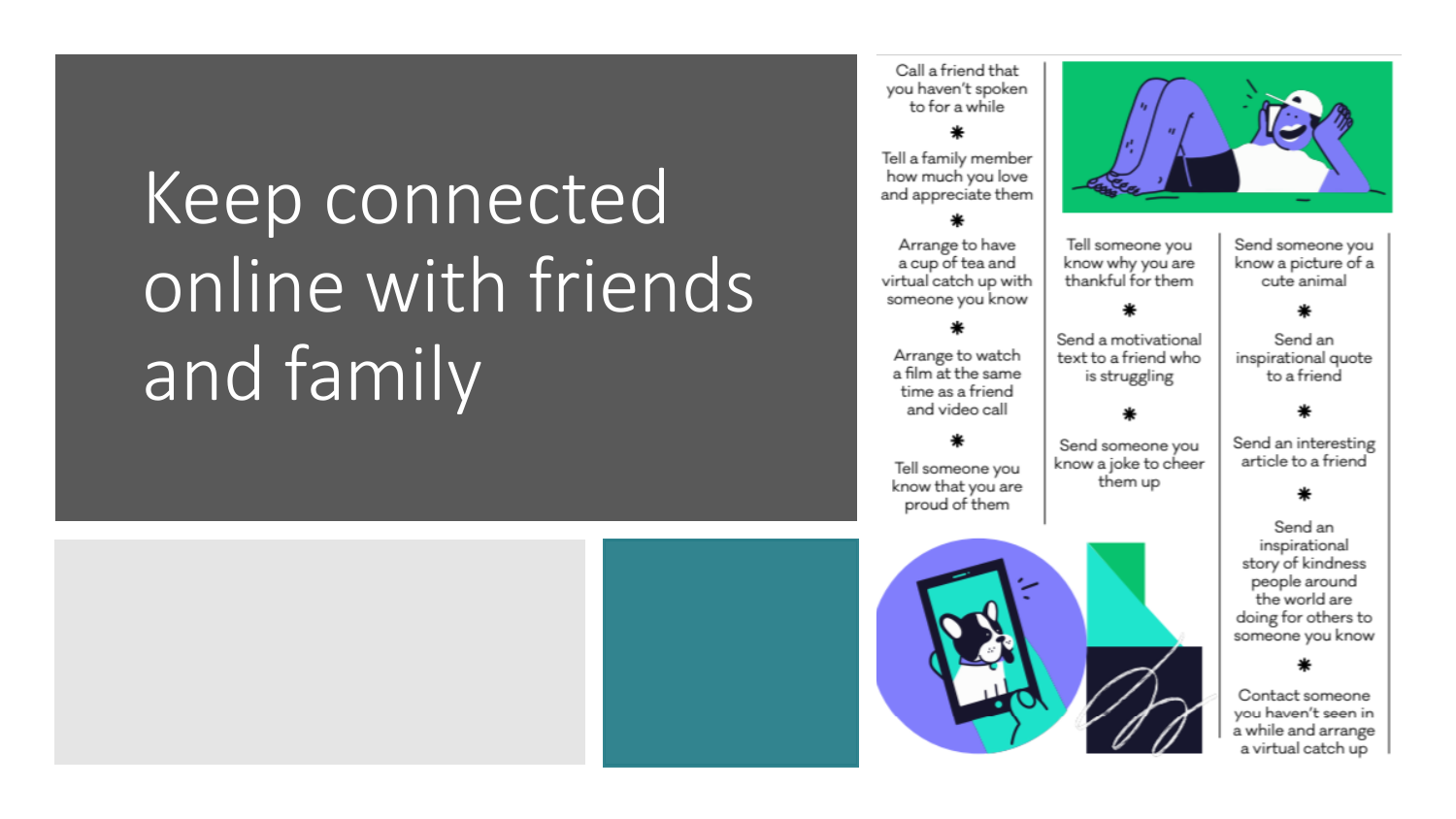### Be Kind to Others

Do something creative and send it to someone that matters to you to make them smile!